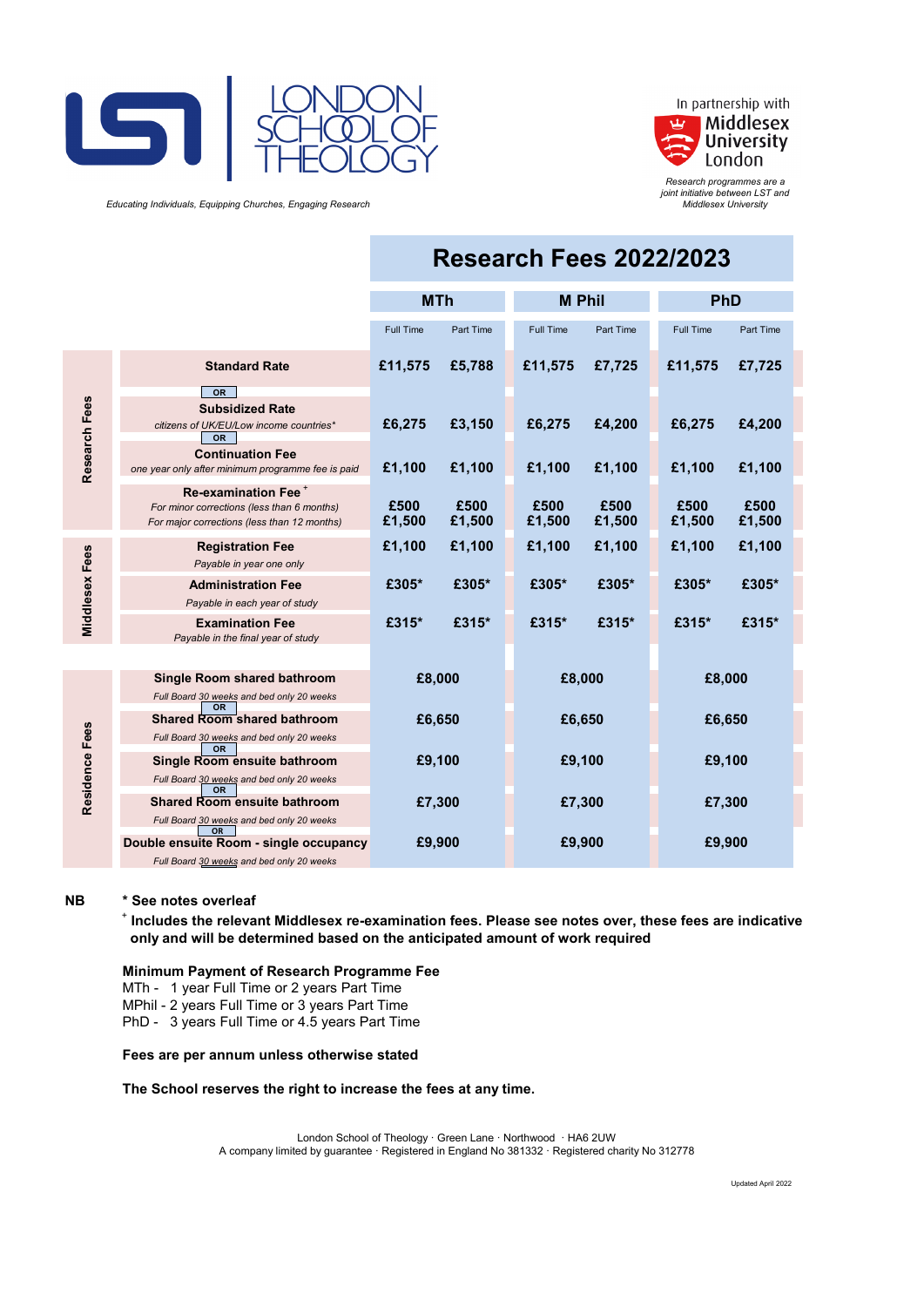# **Notes on Fees and charges**

## **1. Programme Fee**

- a. Students registering in October will be invoiced for the full year fees annually. Students registering in February will be invoiced in February on a pro-rata basis in the first academic year. Students will then be invoiced for the next full year in October and annually thereafter.
- b. All fees are subject to annual increases.

# **2. Subsidized Programme Fee Rate**

- a. A reduced programme fee rate applies to students of the UK, other EU countries and to students carrying a passport of countries with a lower-midle Gross National Income (GNI) according to the World Bank.
- b. For students commencing in 2022-2023 the subsidized programme fee applies to countries with a GNI of less than \$4,095 in July 2021. On request the School accounts department [\(accounts@lst.ac.uk\)](mailto:accounts@lst.ac.uk) can provide a list of these countries.
- c. Students from countries for which the standard rate is applicable, who then become UK citizens during their course will be charged at the subsidized rate from the start of the next academic year after becoming UK citizens. For the purposes of deciding subsidised rates the marker used by the school to determine citizenship status is the country issuing the passport held by the student.

## **3. Suspension of Registration**

- a. For full-time and part-time MTh students the length of suspension may not exceed 3 months at a time.
- b. For MTh students the overall maxima periods of suspension are 6 months for full-time students and 8 months for part-time students.
- c. For full-time and part-time MPhil/PhD students registration may be suspended normally for not more than 12 months at a time.
- d. For full-time and part-time MPhil/PhD students the overall total period of suspension is 24 months.
- e. Students do not pay fees for the duration of a suspension of registration.
- f. Any prepaid fees will be carried forward for the period of resumption of registration.<br>g. An administration fee of  $E100$  is charged for applying for a suspension of registration.
- g. An administration fee of  $£100$  is charged for applying for a suspension of registration.<br>
h. Students with unauthorised outstanding fees for more than 30 days will have their reg
- Students with unauthorised outstanding fees for more than 30 days will have their registration and supervision suspended until the debt and administration fee of £100 are cleared.
- i. A student's period of registration in a programme is extended by the same length as the period of suspension of registration.
- j. Applications for exceptions to these regulations, including documented extenuating circumstances, will be considered by the Executive Team, taking advice from the Director of Research.

## **4. Research Continuation Policy and Fees**

Full fees are payable for the standard registration period for the programme for which the students are registered. After this time, continuation fees apply to students needing very limited or no supervision during the period of writing up their thesis.

- a. For full-time students continuation can be taken in six-months blocks and students are entitled to up to two blocks over their period of registration.
- b. For part-time students continuation can be taken in six-months blocks and students are entitled to up to four blocks over their period of registration.
- c. Full-time students may not switch to part time in order to increase their continuation period.
- d. Students are charged a flat rate continuation fee of  $£550$  for each six-months block or any part thereof.
- e. After the continuation period fees revert to the full rate.
- f. Applications for exceptions to these regulations, including documented extenuating circumstances, will be considered by the Executive Team, taking advice from the Director of Research.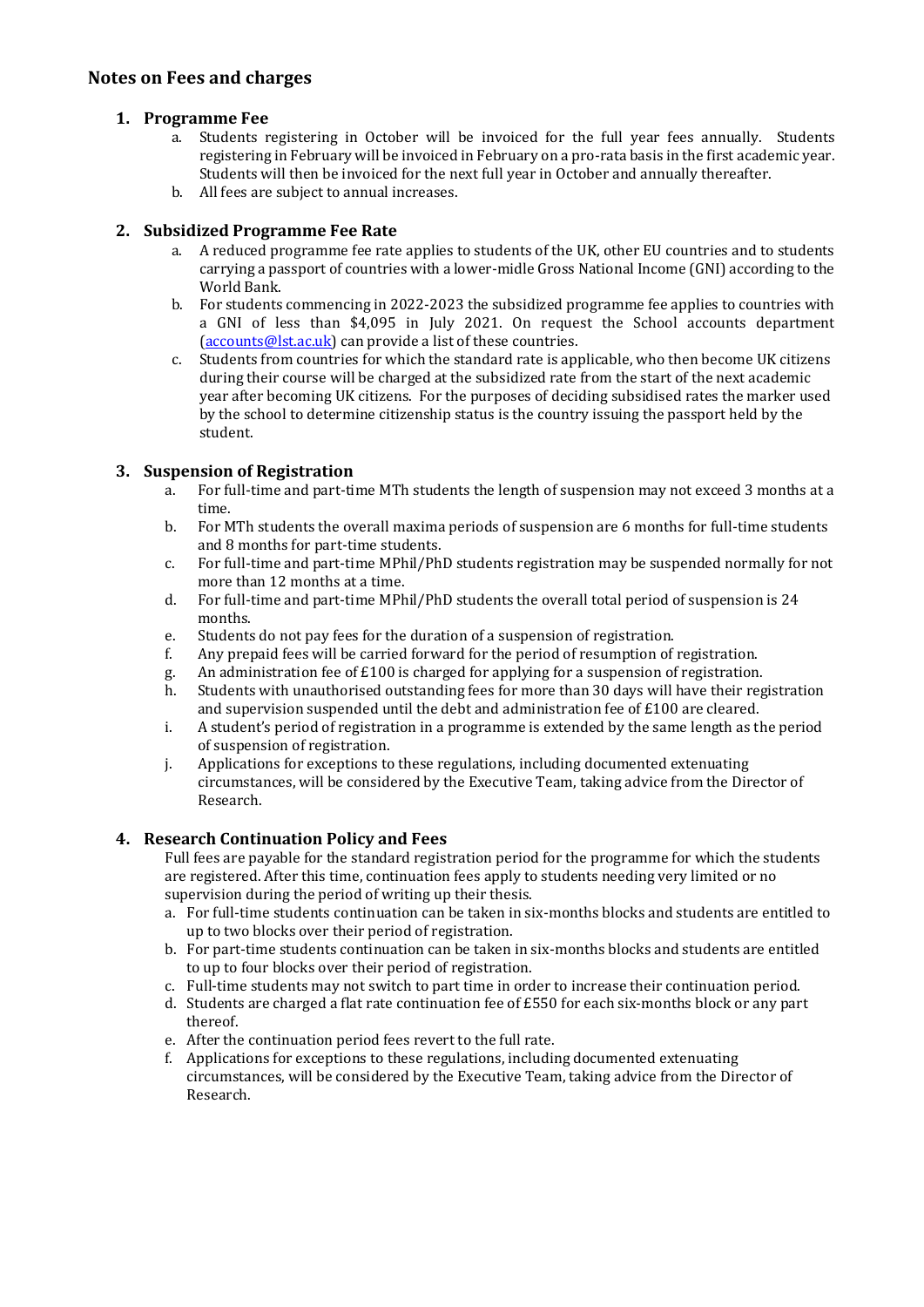# **5. Writing up period**

- a. Full- and part-time MTh students, and MPhil/PhD students admitted before 1 September 2018, are entitled to a three-months writing up period for which students will not be charged or receive any supervision.
- b. The writing up period is additional to any continuation periods taken.
- c. Full- and part-time MPhil/PhD students admitted after 1 September 2018 will not be entitled to a three-months writing up period.
- d. Students requiring additional time will need to apply for a continuation period.

## **6. Middlesex University Fees**

- a. **Registration Fee.** On registration, Middlesex University charge a one-off fee that is included in the student's first fees invoice.
- b. **Annual Administration Fee** is included in the annual invoice.
- c. **Examination Fee.** On their application for submission, students are charged the university fee to cover the cost of examination.

## **7. Resubmissions**

In the event of a Viva not being passed first time, students will be directed to resubmit their thesis with either minor corrections or to complete a more major resubmission. Depending on the nature of the corrections, this may incur additional Middlesex and examiner fees or even supervision costs, which will need to be invoiced to the student. The exact amount will depend on the exact circumstances and will be discussed with you at the time, but typically will be in the region of £500 to £1,500.

## **8. Residential Fees.**

Students in residence who move out during the academic year are responsible for the residential fees for the remainder of the academic year or until the School is able to find someone to take over their room.

#### **9. Lunch for non-residents**.

Lunch is available in the School on a daily basis.

#### **10. Tuition Fee Deposit** £1,100

- a. This fee secures a place at the School.
- b. This fee is deducted from programme fees.
- c. This fee is non-refundable for students who withdraw after 1st September 2022.

## **11. Room Facilities Deposit** £150

- a. This fee is payable by all resident students and is fully refunded when the key is returned at the end of tenancy, provided the room does not require additional cleaning.
- b. Lost keys can be replaced for a fee of £50.

## **12. Swipe cards: Student ID**

- a. ID cards are issued free of charge
- b. Cards may be replaced at reception on payment of £10.00.
- c. Cards can be topped up at reception in multiples of £10.00.
- d. Cards are used for access to the School buildings, payments for meals and photocopying as well as laundry charges.